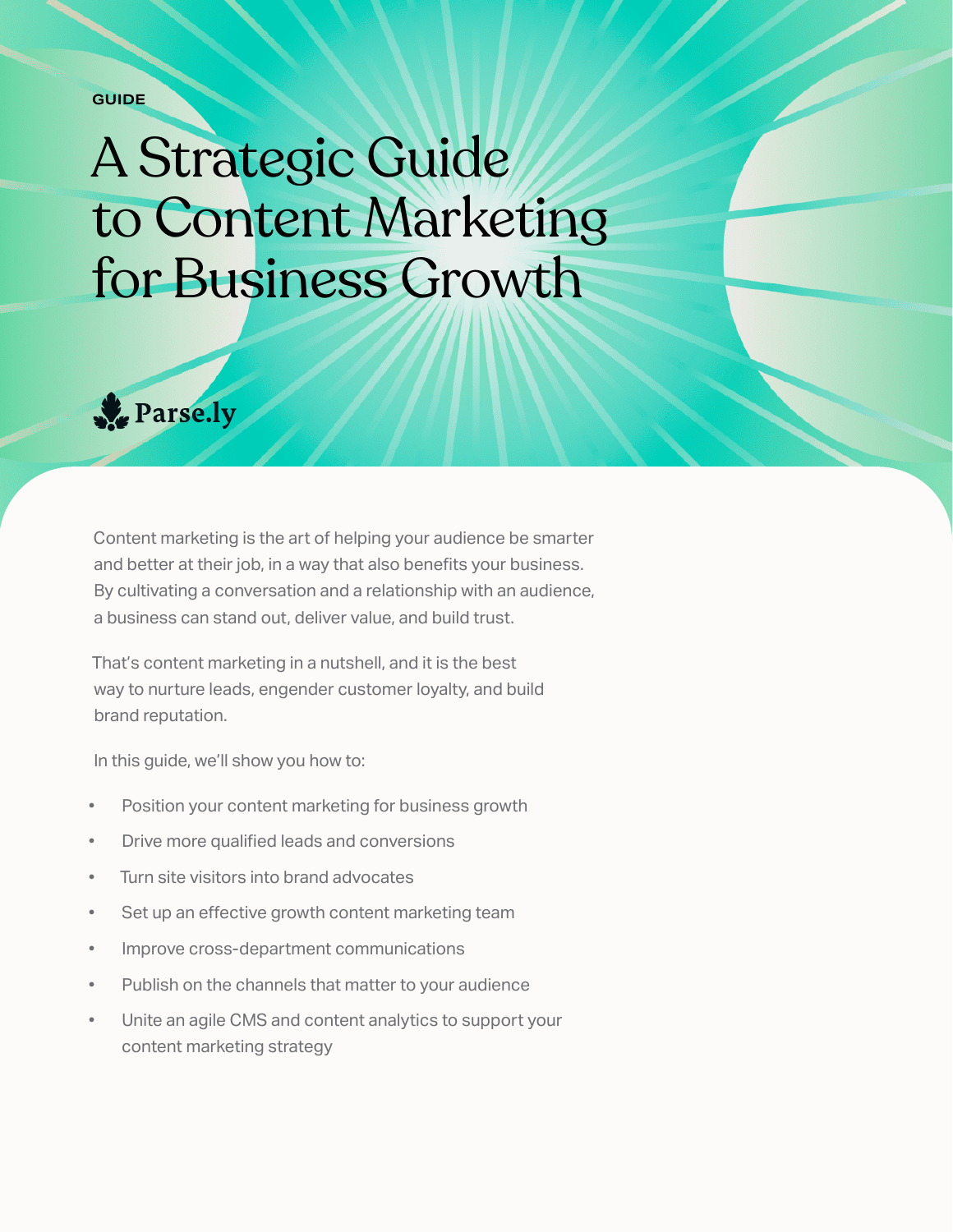# **Content marketing poises businesses for growth**

Cat videos to political screeds, the internet is full of content for content's sake.

But for businesses, content needs to go beyond mere entertainment. For one, it needs to be able to scale to reach larger and more qualified audiences. And to really pay off, it also needs to drive better lead quality and growth.

Content marketing isn't free, of course. Unlike traditional advertising, pay-per-click advertising, or social media post boosts, the cost is primarily time and resources. It takes talented professionals to brainstorm, research, write, edit, and publish great content.

Traditional advertising is more like a slot machine, content marketing an apple tree.

Like a slot machine, traditional advertising may lead to jackpot instant gratification. But if you want a continuous revenue stream, you have to keep dropping quarters. Content marketing, on the other hand, is like planting a seed. That effort won't pay off right away, but as the seed blossoms into a tree, it can feed and nurture you for seasons to come.

That's because your visitors will want to share great content with their friends. Thought leaders in your industry will want to refer their audiences to your insightful ideas. And people searching for answers or advice will find your content through search engines.

Every time someone learns about your brand and your product from trusted sources, your return on that initial investment grows.

## **Content marketing has an audience of 4.66 billion people**

In the past, marketing had a natural limit. No matter how many people you enlisted to fill call centers, knock on doors, or offer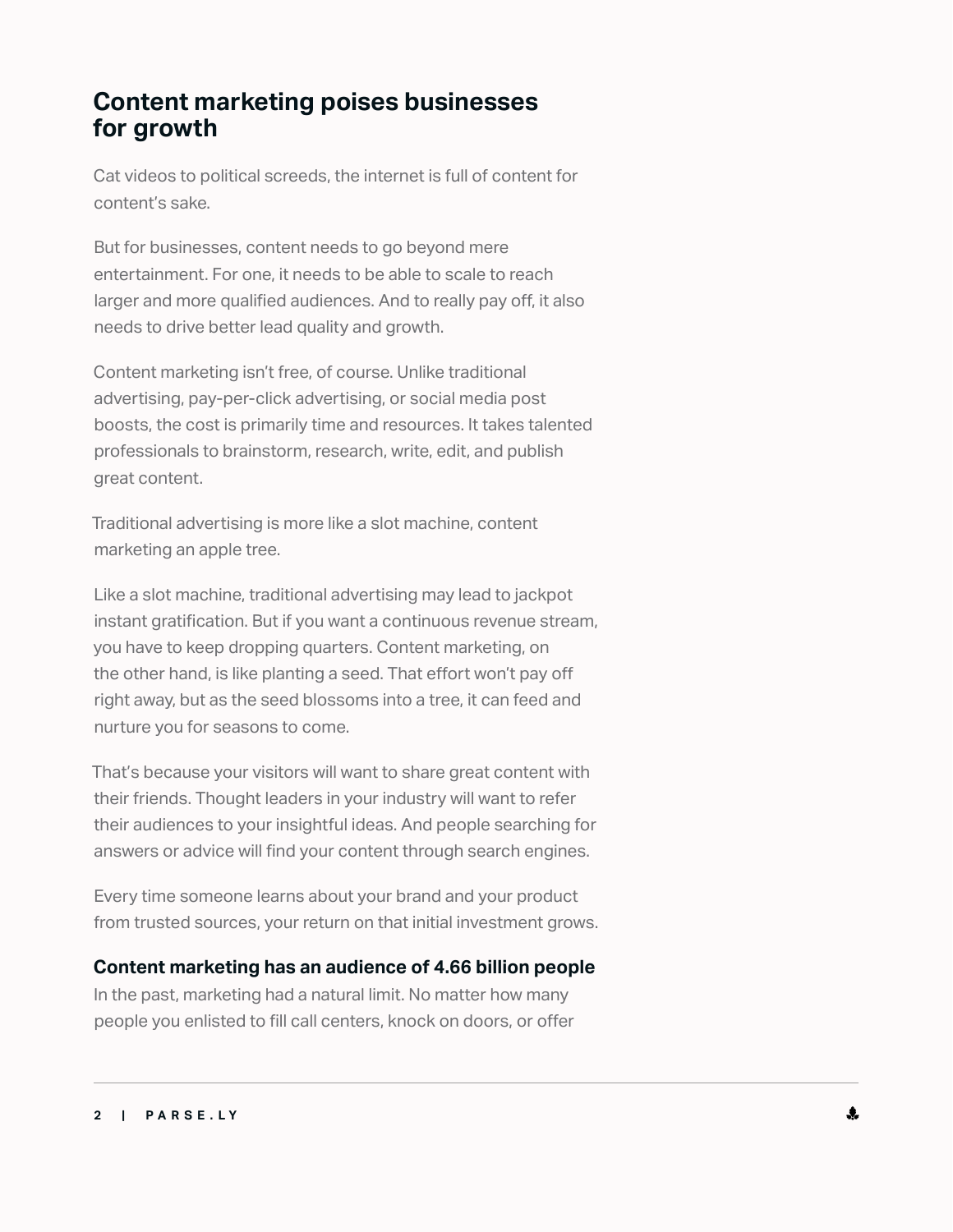product samples to the public, there were only so many potential customers you could reach with your message in a day.

Enter: content marketing.

There are [4.66 billion active internet users worldwide](https://www.statista.com/statistics/617136/digital-population-worldwide/), according to Statista. Content marketing scales in a virtuous cycle. People who gain value from a piece of content will be more inclined to share it, and search engines will be more likely to surface it. The more people who find your content, the further it spreads.

While your product or service won't be useful or valuable to every human with an internet connection, content marketing's ability to reach a worldwide audience far outpaces traditional advertising.

Effective content marketing develops a life of its own, branching out across the internet to educate, entertain, and inspire potential customers no matter where they live.

## **Content marketing helps your most valuable customers self-select**

Not everyone is going to be interested in buying your product. So the less time wasted on unqualified leads, the more resources your business has to invest in growth.

Content marketing is a great tool for guiding the right visitor toward your website and a potential sale. A visitor who arrives for an answer to a general question and receives a great explanation from your content is more likely to click through to another piece of content to learn even more.

Because you have the best answers, they're more likely to be interested in your product's solution to their needs. The best part is, if you're truly delivering value and helping them solve problems, even visitors who aren't the right fit will walk away with a positive feeling about your brand.

So, how do you guarantee your content is meeting the needs of your visitors and creating value for anyone who visits?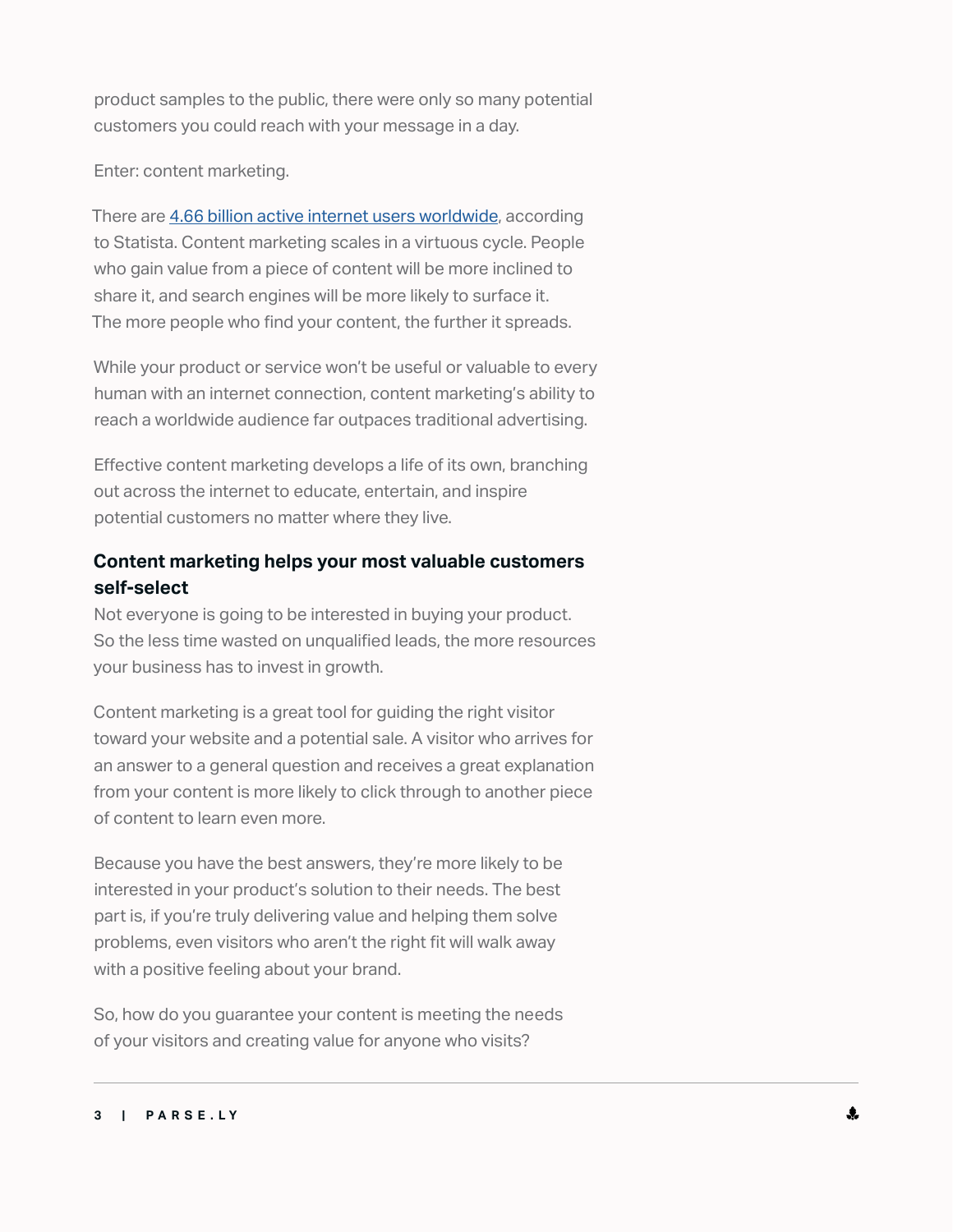# **How to turn site visitors into brand advocates**

Each visitor's journey to becoming a customer is unique.

It's important to understand what mindset a visitor has when they approach your content. If you listen carefully, visitors will tell you what they're looking for by their words and actions.

Pay attention, and cater to those signals accordingly, and you'll find yourself developing, nurturing, and converting leads, retaining customers, and transforming buyers into advocates.

## **Content marketing drives lead generation and conversion**

Precious few visitors to your website arrive ready to buy. The estimate of how many touchpoints it takes to turn a visitor into a lead and, finally, into a sale, varies by study and by industry. But two things are universally true: the number of channels where those touchpoints may happen will continue to multiply, and content plays a role in each.

To ensure visitors don't treat your website like a pit stop on the journey to a purchase elsewhere, it's important to deliver valueand fast.

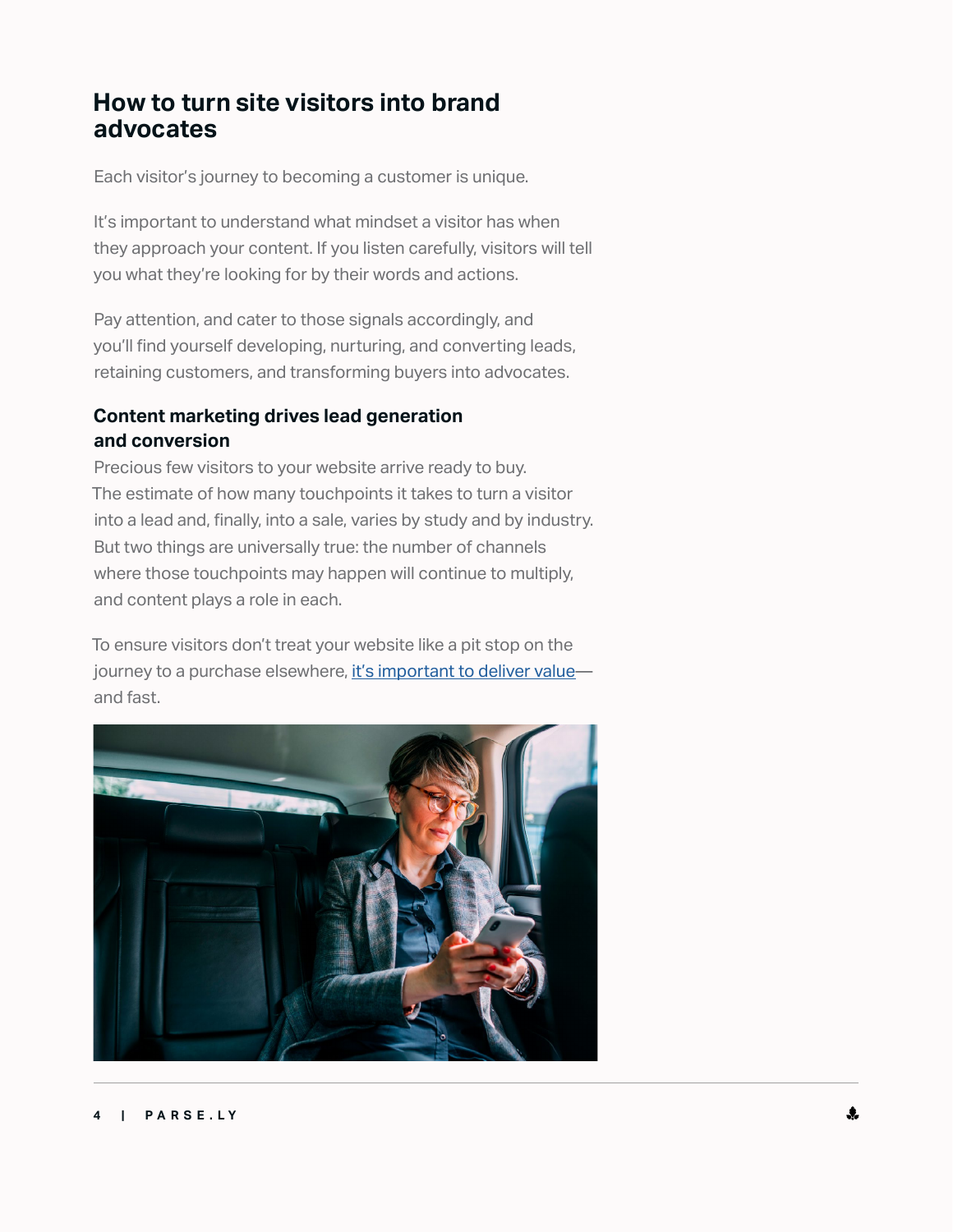#### **Match your content to your visitors' needs**

Content can deliver value to visitors regardless of where they are [along their customer journey](https://www.parse.ly/resources/guides/the-content-marketers-funnel).

Early in that journey, it's about providing information for visitors. If you're an outdoor gear company, your ideal buyer might turn to Google with a question like "How do I hike Kilimanjaro?"

Guides and "How to"-style blog posts are perfect content here. Rather than jumping straight to a sales pitch for your hightech, lug-soled hiking boots as the solution, this is a fantastic opportunity to provide value by answering questions and moving visitors to the next step in their journey. All while creating awareness and visibility for your brand.

After more research, your visitor now knows boots are a must for that bucket list trip. And they might be ready to consider your product. You'll know they're in the right frame of mind if they are searching for things like "best X for hiking" or "product X vs. product Y for summiting mountains" or "pros and cons of product X." Product comparison articles are a natural content type here, providing value for your prospect while they are still researching.

When it's time to actually buy, content is there again to help your prospect pull the trigger. At this point, they may be searching specifically for your brand's boots. Maybe they're adding phrases like "where to buy" or "discounts" to the search.

Here, content like product demos and tutorials, case studies, or calculators (e.g., finding the right shoe size) can help convert your prospect into–finally–a sale!

#### **How content marketing wins loyal customers**

The customer journey doesn't end after a single purchase.

Customer retention matters as much, or even more, to a business targeting rapid growth. Businesses that consistently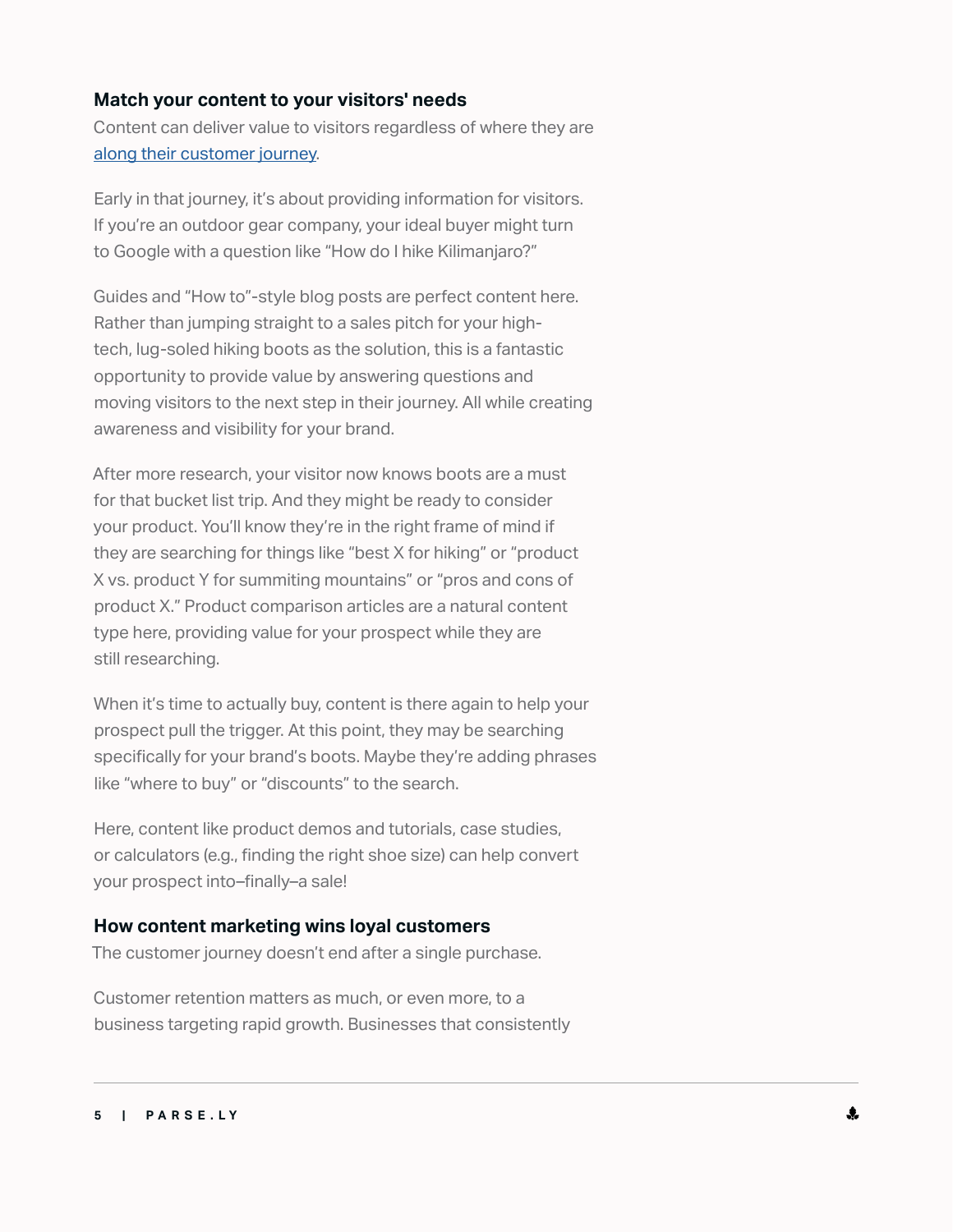[achieve the highest customer satisfaction ratings enjoy](https://hbr.org/2020/01/are-you-undervaluing-your-customers)  [2.5x the growth](https://hbr.org/2020/01/are-you-undervaluing-your-customers) of other companies, according to *Harvard Business Review.*

Content marketing can kindle that kind of customer loyalty by continuing to deliver value post-sale.

Imagine your outdoor gear company sending the proud owner of a new pair of hiking boots an email highlighting how to care for leather boots or offering a top-10 list of great trails in their area.

#### **From buyers to brand advocates**

The holy grail of marketing is when your customers do the marketing for you.

When a friend or family member refers a lead to you, it's a shortcut to social proof that your brand will deliver on its promises.

To get your customers talking, create content that bolsters their social proof first.

Consider blog posts about industry trends, provocative thought leadership pieces, or timely tips that help customers stay in the know.

Content like this may not drive traffic, but for the customers who are already believers in your brand and mission, it can turn them from buyers into advocates.

# **What does a growth content marketing team look like?**

Content marketing is a team sport, and there are many roles that play a part in any content strategy's success.

At first, some players may have to wear multiple hats, but use this job roster to guide you as your business grows.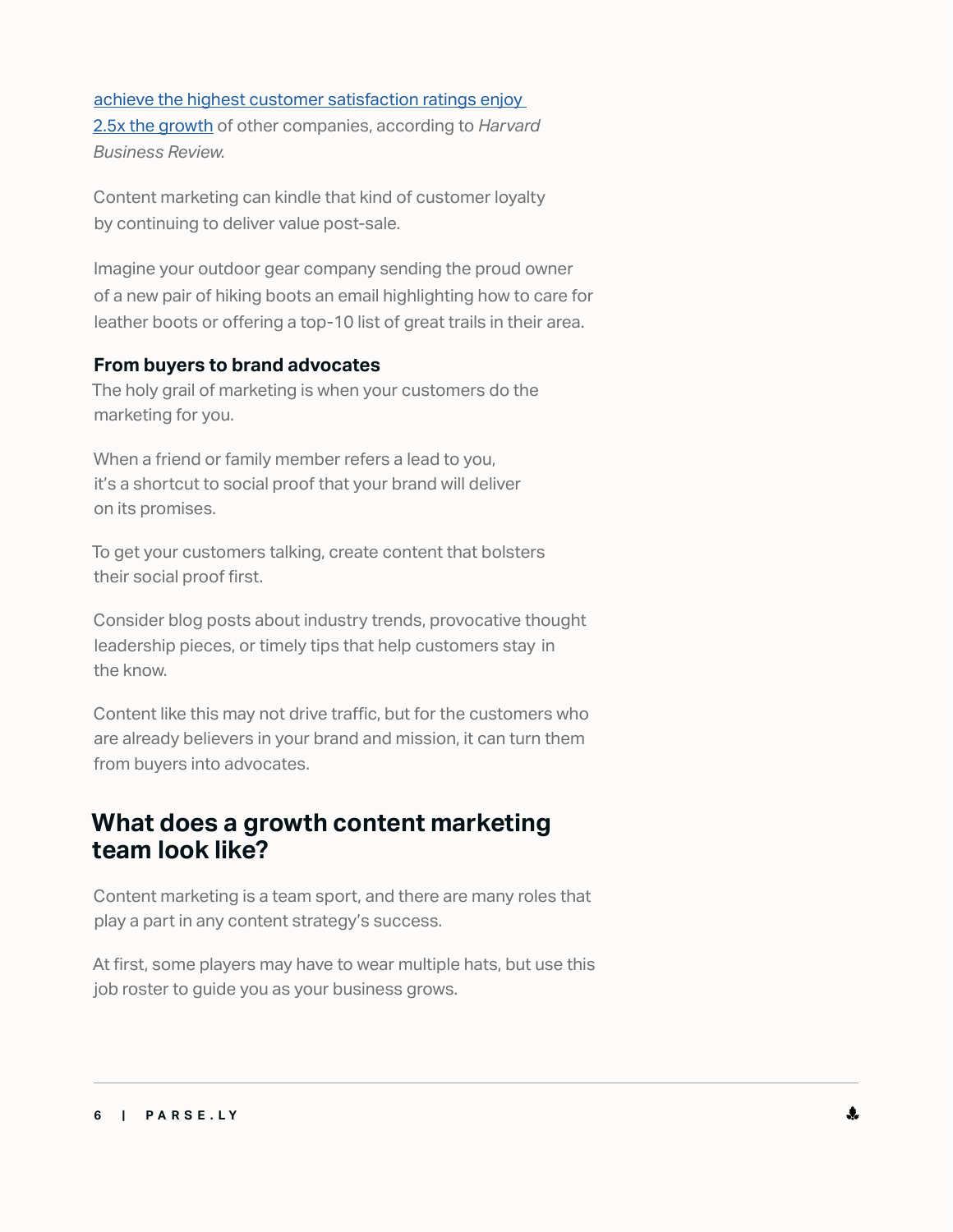#### **Strategy**

Before you create content, you need to know who you're creating it for and what you're hoping to achieve.

This is where your marketing team dives deep into who your ideal customers are. That means going beyond simple demographics to understand where and what they engage with, their challenges and pain points, and their aspirations.

Then determine how you'll measure success for this campaign. Be specific.

If you're focused on raising awareness about your brand, try improving page views, keyword rankings, or [engaged time](https://blog.parse.ly/three-ways-value-engaged-time/). If the goal of the campaign is converting marketing qualified leads, set an objective for the number of email signups or ebook downloads.

With the right tools, this is a job where everybody on the marketing team can, and should, contribute. [Parse.ly](https://www.parse.ly/) makes it easy for your whole team to track content-centric metrics like engaged-time and content conversions to understand how your content is contributing towards common marketing KPIs.

#### **Research**

Once your strategy has identified a target, research helps you aim. What kinds of questions are your ideal customers asking

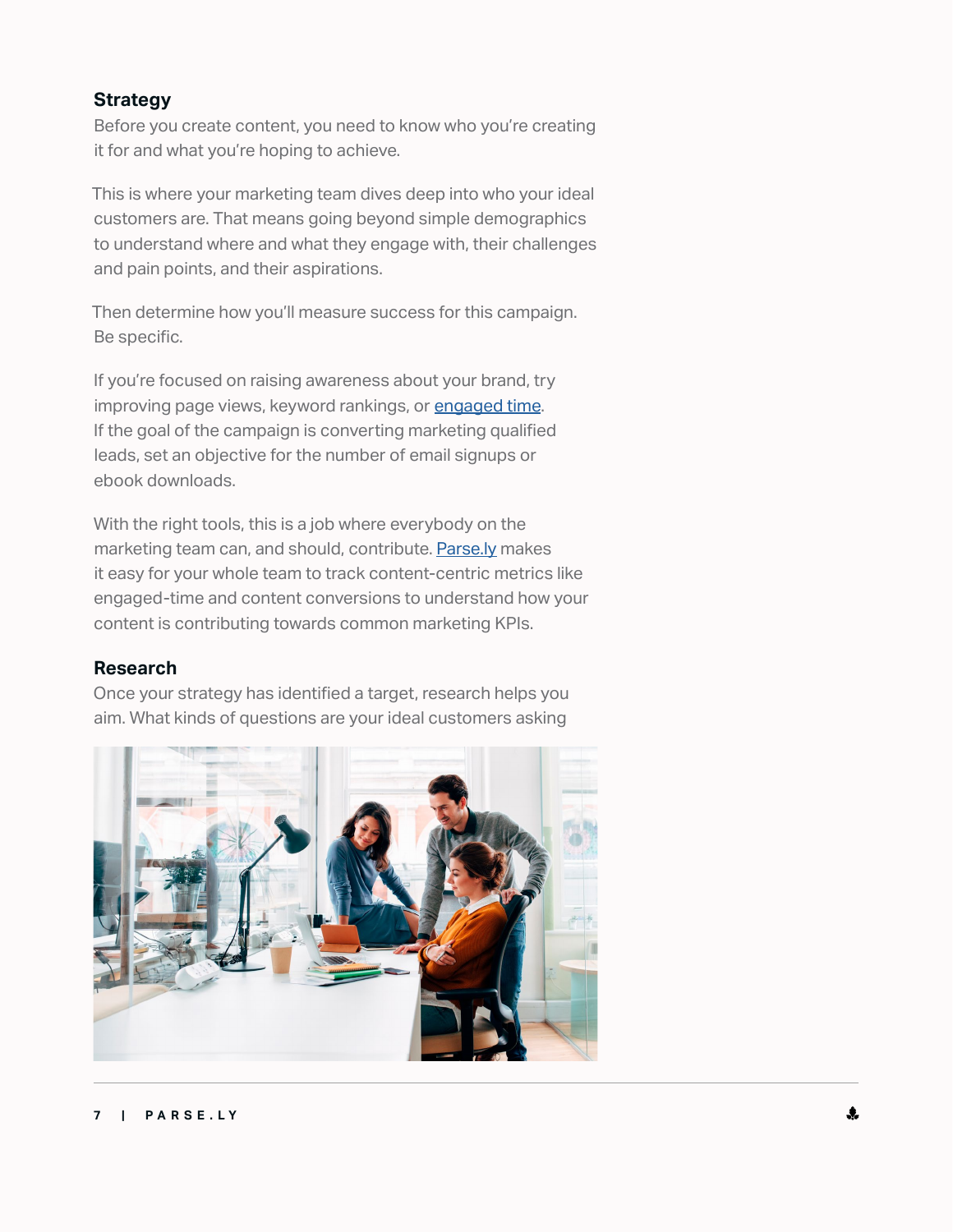at this stage in their journey? How are competitors answering? What insights does your company have that will differentiate your content from the rest of the market?

Combine the research from your strategy with keyword research to decide what content to create.

## **Creation**

This is where the rubber meets the road. By tapping that research, you'll be primed to design an infographic, pen a pithy social media post, shoot a compelling video, or write a long-form blog post that draws the interest of your target audience. And raise the odds that you'll beat competitors to the punch.

## **Editing**

Behind every good creator is a great editor. Before you hit publish, make sure someone on your marketing team does a careful appraisal of the content.

Catching mistakes is important because errors can muddy your reputation and injure the trust you've built with visitors. However, the editing job is also about making sure the message is clear and aligns with your team's strategy.

## **Analysis**

The published content isn't a conclusion; it's a hypothesis. Analysis is where you dive into the numbers to see whether the experiment worked.

There are countless variables—subject matter, format, distribution channels, promotion strategy, etc.—to keep in mind each time you're concocting a new piece of content. A tool like Parse.ly can help you understand which levers to pull and knobs to twist. And how those changes affected the result.

# **How to scale your content marketing efforts smoothly**

Expanding your marketing team has its advantages: more creators and editors means your business can produce more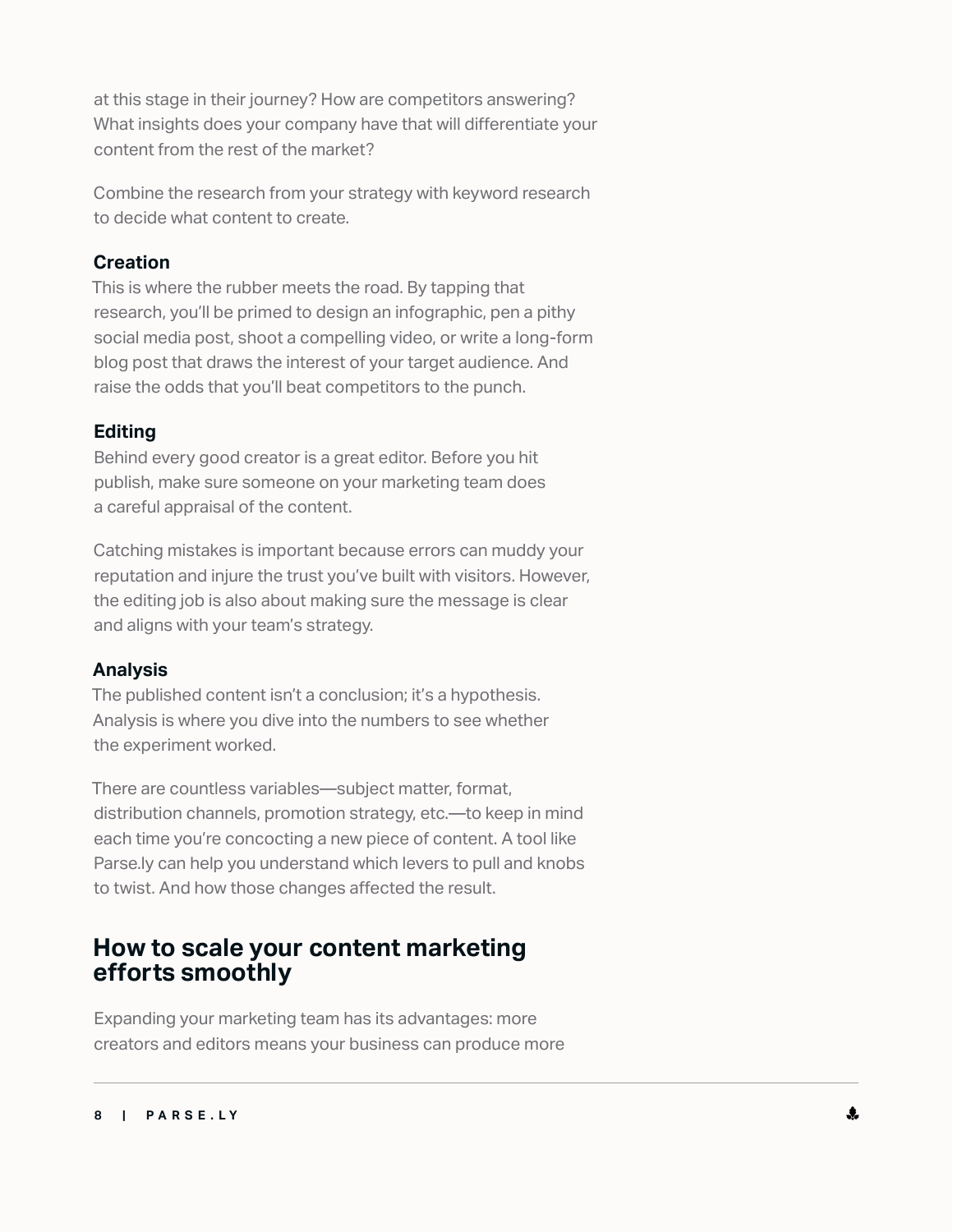content without sacrificing quality. Meanwhile, diversifying the team's talent to add social media pros, videographers, or podcasters allows you to produce content for more channels and reach a wider audience.

But scaling comes with challenges, too.

Marketers at large organizations [recently told](https://learn.seismic.com/rs/217-LXS-149/images/CMI%20Enterprise%20Content%20Marketing%202020%20Report.pdf) the Content Marketing Institute their top challenges were: coordinating content marketing efforts among multiple departments and brands (62%), too many departmental silos (58%), and technology integration (54%).

#### **Communication across multiple departments**

Combat these challenges by developing good relationships with key representatives in various departments. Appoint a point of contact for each, someone involved in content ideation and creation. They can become your content marketing liaisons, helping you get projects across the line.

After assigning content marketing liaisons from each department, ensure your organization is using the right communication tools. For example, **[Slack](https://slack.com)** can keep conversations organized and projects moving forward, even if your team is remote. Collaborative work tools, such as [Notion](https://www.notion.so/), are also helpful for content creation and ideation.

In addition, the **Parse.ly analytics reporting suite** is an efficient way to eliminate communication challenges.

## **Departmental silos**

These manifest when communication and transparency between departments break down.

Combating departmental silos requires good management, which reinforces a positive working environment and open communication between employees and management.

Create accountability through transparent, clear, and actionable goals and deadlines to keep the team on track. The [Parse.ly](https://blog.parse.ly/goals-to-align-content-strategy/)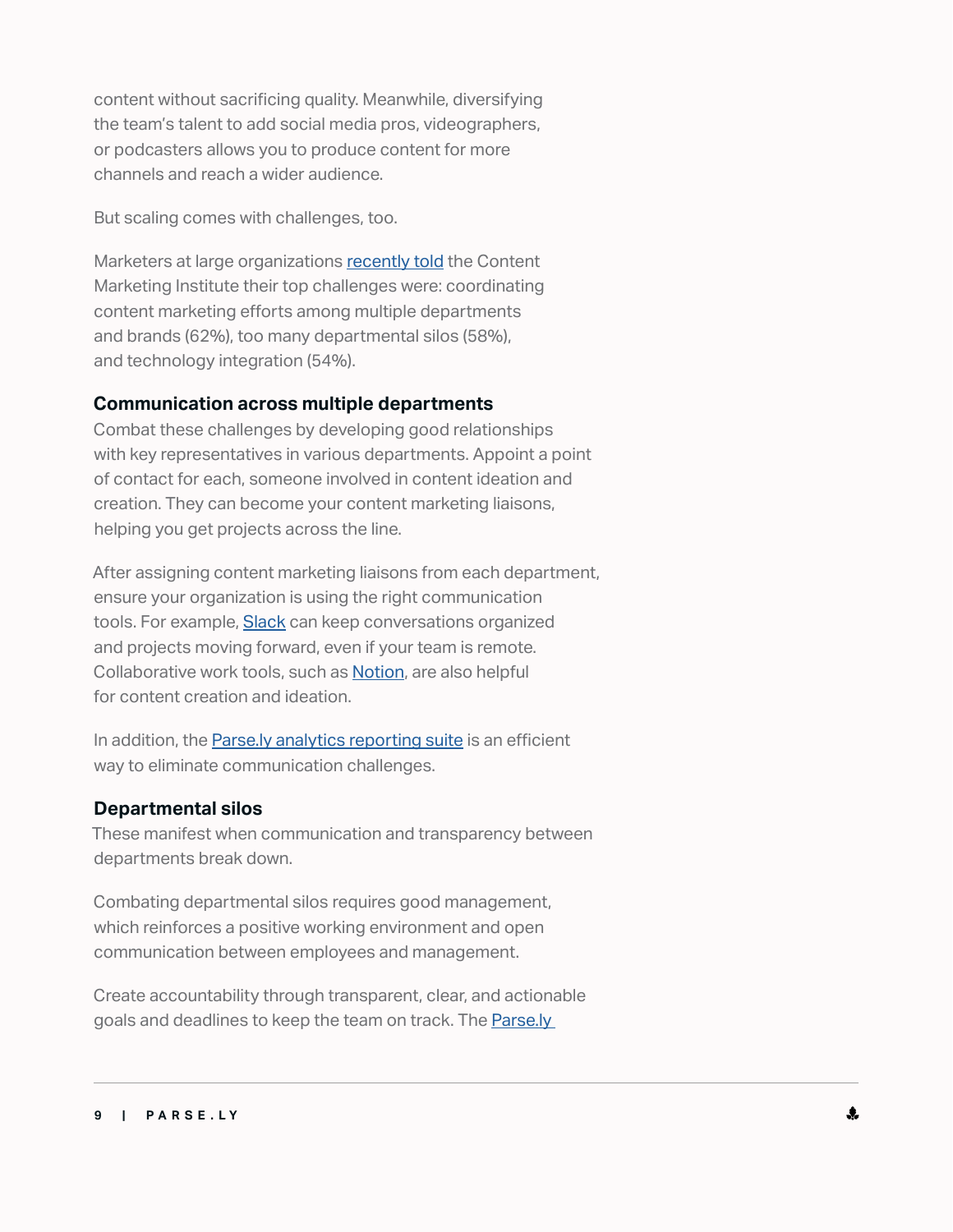[Goals](https://blog.parse.ly/goals-to-align-content-strategy/) feature is perfect for setting and tracking goals so you and your team can stay aligned toward shared KPIs.

#### **Technology integration**

The marketing technology industry is bursting with software and tools to make marketers' jobs easier.

However, an oversaturated market often breeds indecision, not clarity.

Businesses should be focusing on hiring the right talent and developing efficient processes first. People and processes can overcome the wrong technology, but the reverse is rarely true.

With people and processes in place, consider tools that automate or simplify pieces of your process to make your team more efficient.

Make sure any tool you choose provides a sufficient return on investment by either saving your business money or time. And remember, the market shifts fast, so the more flexible your technology solution is, the more future-proof your process will be.

## **Publish your content where your customers are**

If you publish content in an empty channel, it's guaranteed not to move the needle on business growth.

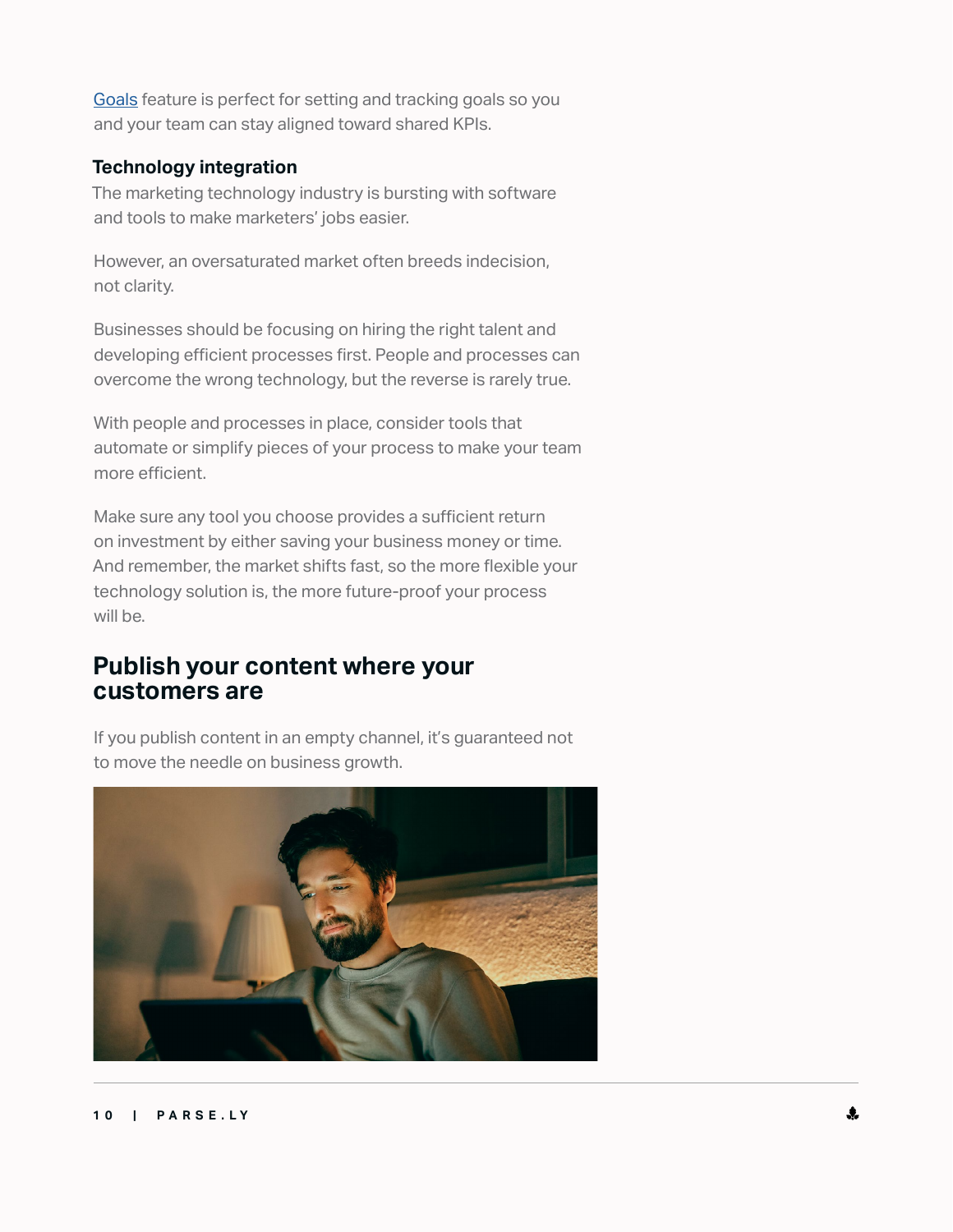To identify your ideal customers, review the content marketing strategy your team created, understand their demographics and needs, and develop a hypothesis about where to find them.

For example, if our outdoor gear retailer is targeting a younger audience and has talent on staff to create amazing visual content, consider channels like [Instagram](http://www.instagram.com) or [TikTok,](http://www.tiktok.com/) valuable for creating product demos—[39% of people learn about new products](https://www.retailwire.com/discussion/has-tiktok-become-the-most-direct-marketing-path-to-gen-z/) through TikTok videos.

Regardless of where you think your audience is, it's important to turn to analytics to prove or disprove the theory.

Look for [metrics that show which channels are referring traffic](https://blog.parse.ly/7-kpis/) back to your website and who among those visitors are most engaged. Content marketing is an iterative process. By seeking constant feedback, you'll home in on the best channels for your content and the types of content that generate the most engagement on those channels.

When you're deciding what content to create, what its purpose is, and where to distribute it, using data to inform your decisions is essential.

You can't improve what you don't measure. [Content analytics](https://wpvip.com/content-analytics/) is the link that creates a data-driven feedback loop for your business. It highlights what content is resonating with your audience and helps you use that knowledge to find ways to maximize and build on that success.

# **A final note**

For a growth content marketing strategy to succeed, organizations need to deliver content faster and smarter, across an array of channels. To turn readers into brand advocates, that content your content marketing team creates and promotes